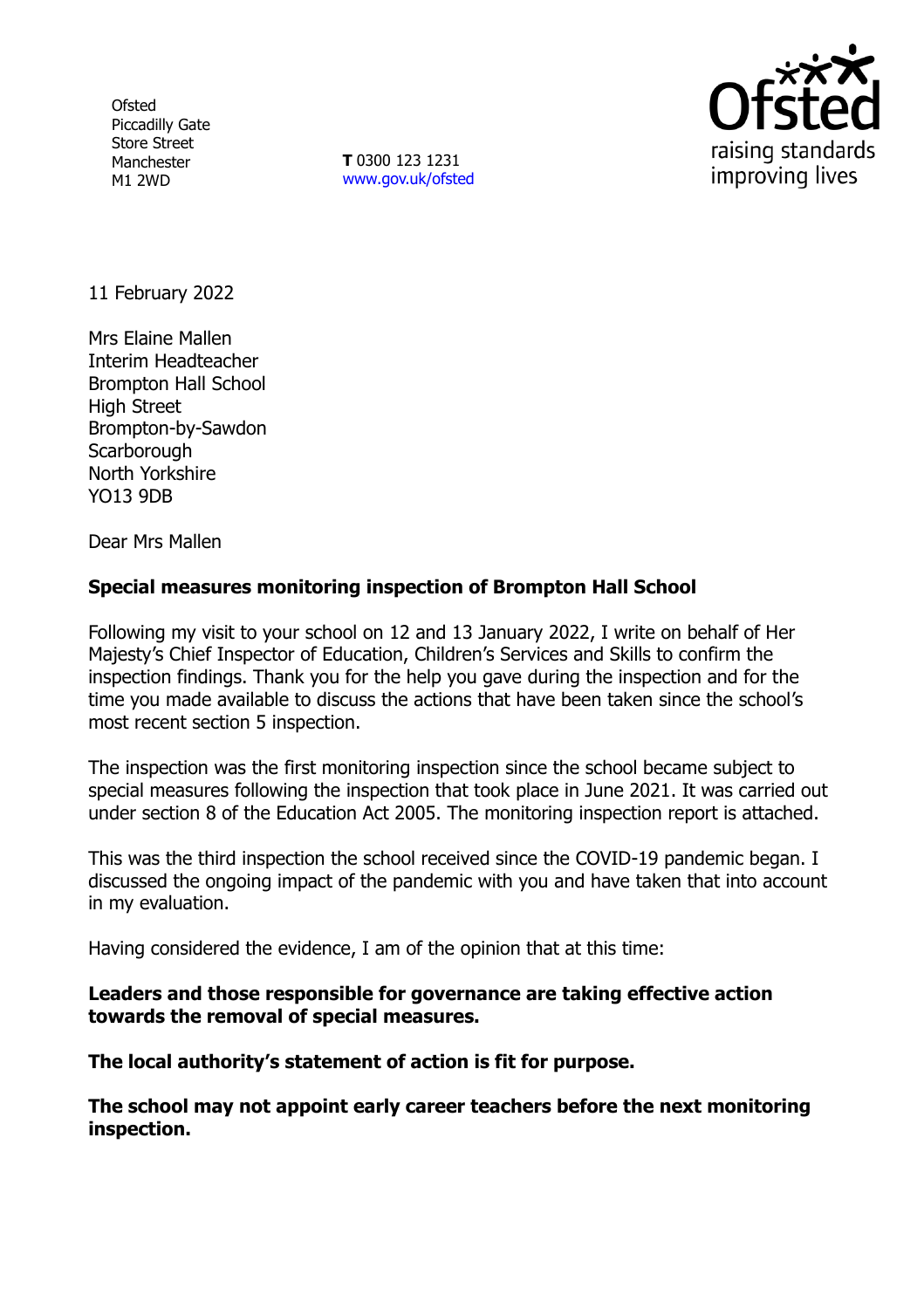

I am copying this letter to the chair of the executive board, the regional schools commissioner and the director of children's services for North Yorkshire. This letter will be published on the Ofsted reports website.

Yours sincerely

Sarah Hubbard **Her Majesty's Inspector**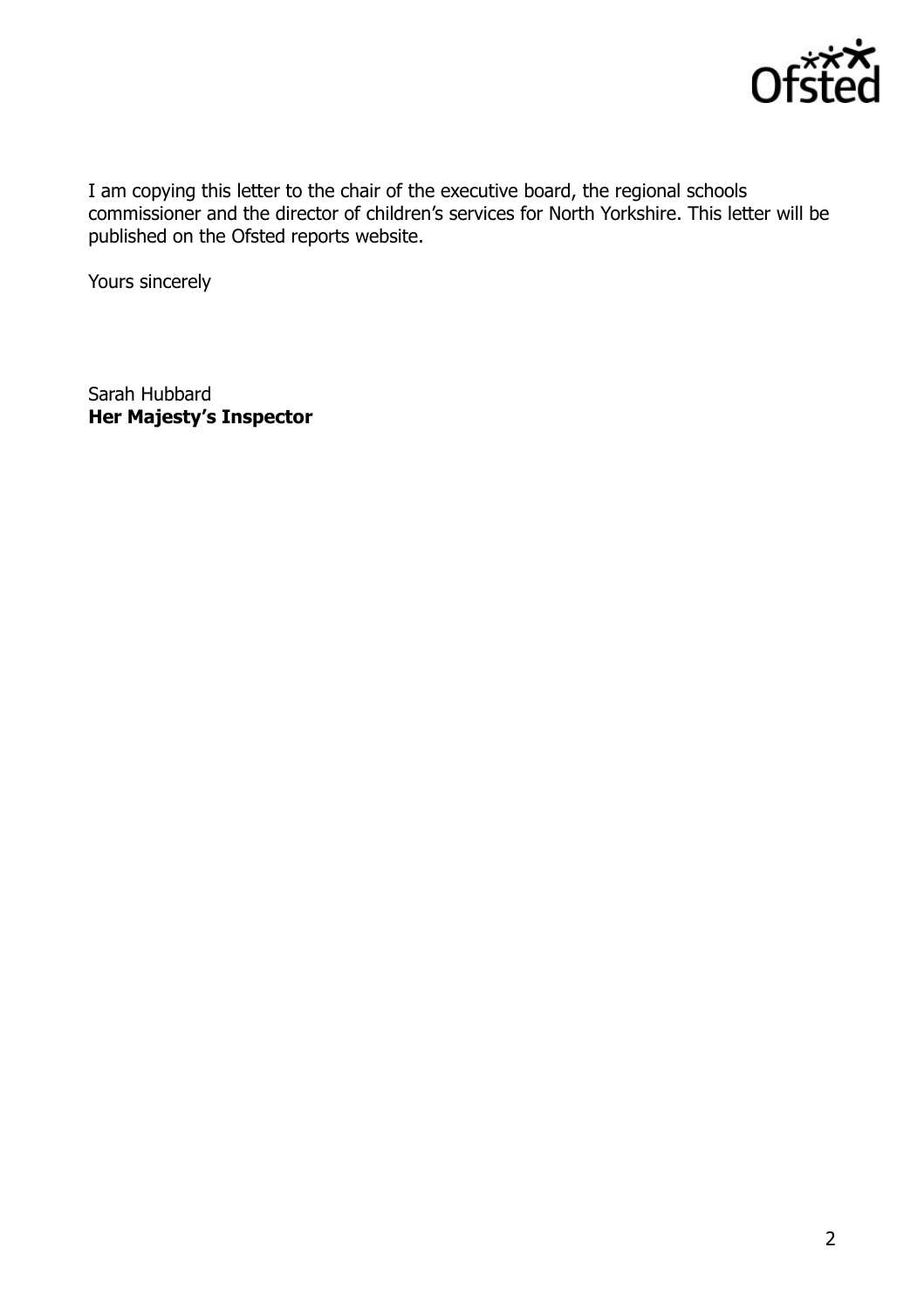

#### **Report on the first monitoring inspection on 12 and 13 January 2022**

## **Context**

The recently appointed temporary assistant headteacher with responsibility for curriculum development left at the end of the autumn term 2022. The business manager left in autumn 2022. A new permanent office manager has been appointed and will take up their post later on this term. A new assistant headteacher has been appointed on a part-time basis. She took up her post in January 2022. A member of staff was appointed in July 2021 to coordinate and oversee pupil placements. There have been very recent changes in staff occupying the roles of designated safeguarding lead (DSL) and deputy DSL. These roles are currently occupied by the interim headteacher and the pupils placement coordinator respectively.

In autumn term 2021, an interim executive board (IEB) was appointed to oversee governance of the school. IEB members are currently in discussions with a potential multiacademy trust sponsor for the school.

#### **The progress made towards the removal of special measures**

Since the previous full inspection, school leaders and the IEB have rightly prioritised improving pupils' behaviour and strengthening safeguarding. Leaders' determined focus on safety and behaviour has paid off. Pupils behave better in class and around the site. Pupils are now more respectful towards each other and towards the staff. Aggressive behaviour is rarer. As a result, pupils are generally safer. However, some aspects of the quality of education have not improved to the same extent as behaviour and safeguarding. For example, reading needs improving further and plans to develop the curriculum are in their early stages.

The statement of action gives a detailed overview of how all the areas for improvement from the previous inspection report will be developed. Leaders have usefully updated this document to show the progress to date that has been made in moving the school forward. Members of the IEB carefully monitor whether leaders have carried out planned actions and how well these actions are working. Some targets for improving the curriculum will take time to implement and embed. The statement of action does not include any milestones that the IEB and school leaders could use to check whether shortterm actions taken to achieve these long-term goals are effective.

Leaders have also focused on training staff in how to manage pupils' behaviour. Staff now know a number of techniques for defusing situations when pupils become agitated. Staff commented favourably to the inspector on the training and support that they have received. Due to training in managing pupils' behaviour, the number of physical restraints that staff use on pupils has vastly reduced. Leaders have also introduced a better system for sanctions and rewards. Pupils told inspectors that they liked the new system because it is fairer. It motivates pupils to behave well.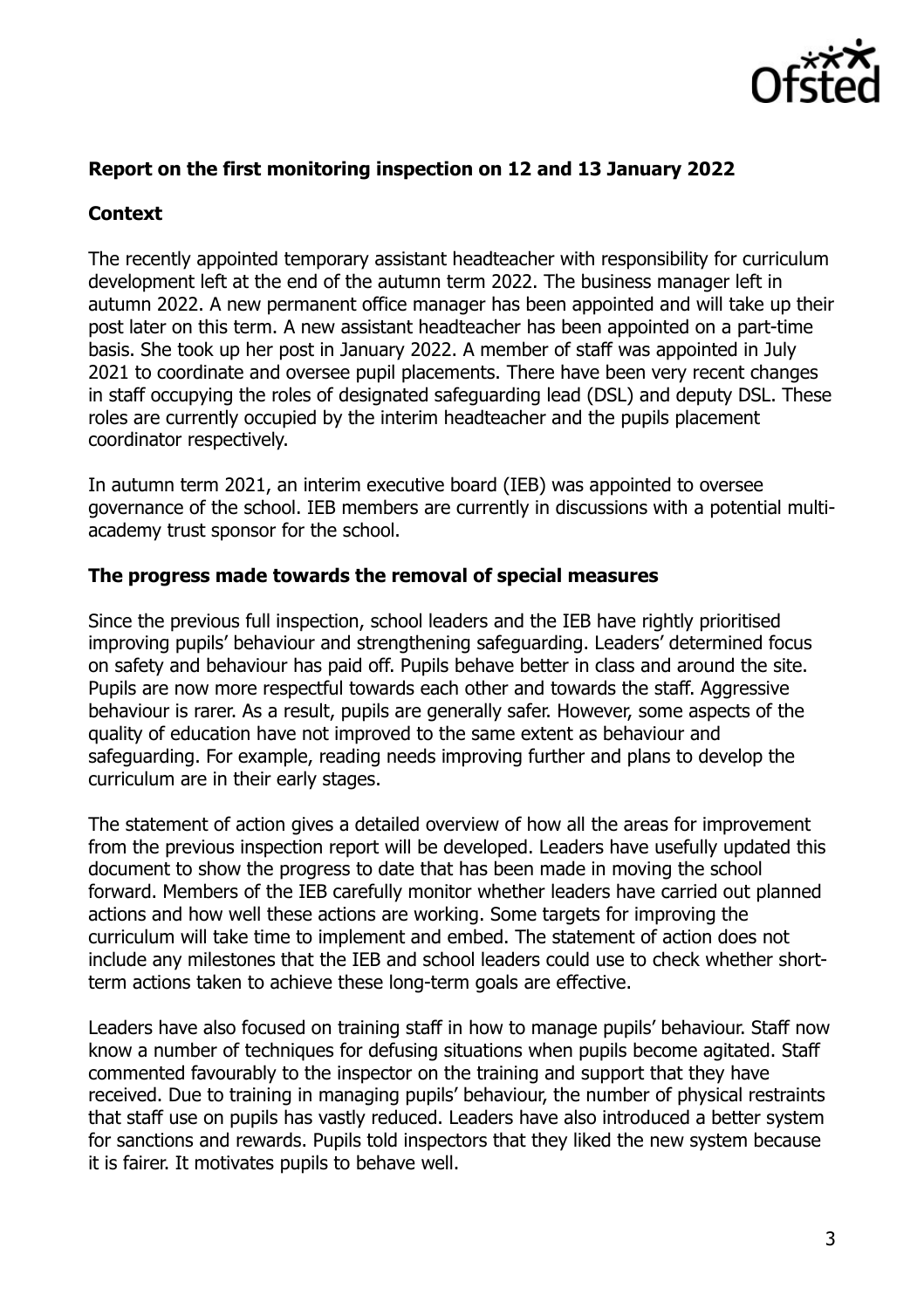

Leaders now gather useful information about pupils' behaviour, which is analysed carefully. Leaders' analysis shows that since the summer term 2021, there has been a reduction in serious incidents, notably occasions when pupils climb up onto roofs. Pupils and staff commented that improvements in behaviour have made the day-to-day experience of coming to school much better than it was. However, developments in teaching pupils about language that causes offence, such as homophobic language, are in their infancy. For example, the equalities group has only met once, and their work is not yet having an impact across the school.

The headteacher and leaders have improved many aspects of safeguarding. The safeguarding culture in the school is now better. Staff are more aware of statutory guidance and their own responsibilities. Leaders have tightened up record-keeping relating to safeguarding. For example, staff are much clearer about the procedures for recording any concerns that they may have about pupils. Staff now write up incidents in detail using appropriate language. In addition, a part-time business manager with expertise in the pre-appointment checks that staff require is working alongside the interim headteacher. Together, they are ensuring that the single central record is better managed. Individual staff files that include copies of references and other pre-appointment checks are now more systematically organised.

Lately, there has been some flux in the leadership of safeguarding. Changes in the roles of DSL and deputy DSL have not had a negative impact on pupils' safety and well-being. This is because the new DSL was previously the deputy DSL. Both leaders have detailed knowledge about the referrals made to the local authority.

Leaders are now focusing on the safety and well-being of pupils who attend alternative provision off site and also pupils who access their learning remotely. The interim headteacher has reviewed the school's use of alternative provision. She has wisely made changes where she has assessed that it is not meeting pupils' needs well enough, including keeping them safe. She has appointed a member of staff with specific responsibility for overseeing the safety and education of pupils using alternative provision, pupils educated remotely and those who do not attend. The attendance of a small number of pupils remains extremely low. The new pupil placement coordinator and the DSL work closely together to ensure that regular checks are made on the well-being and safety of these pupils. Leaders need to ensure that these checks are consistently rigorous.

The new IEB has a great deal of educational expertise within it. The board has supported the interim headteacher well in making necessary changes. The IEB carefully checks to see how well the improvements outlined on the statement of action are being implemented. Minutes from the board meetings show that they ask probing questions about the information they receive from the school. They have rightly challenged school leaders about the pace of improvements to the curriculum. They have sensibly identified that in the next phase of improvements senior leaders will need to apply a more tactical approach. However, at the moment, the interim headteacher is bearing the brunt of making key improvements. The IEB recognises that this is not sustainable long term and is working closely with the local authority to strengthen leadership in the school.